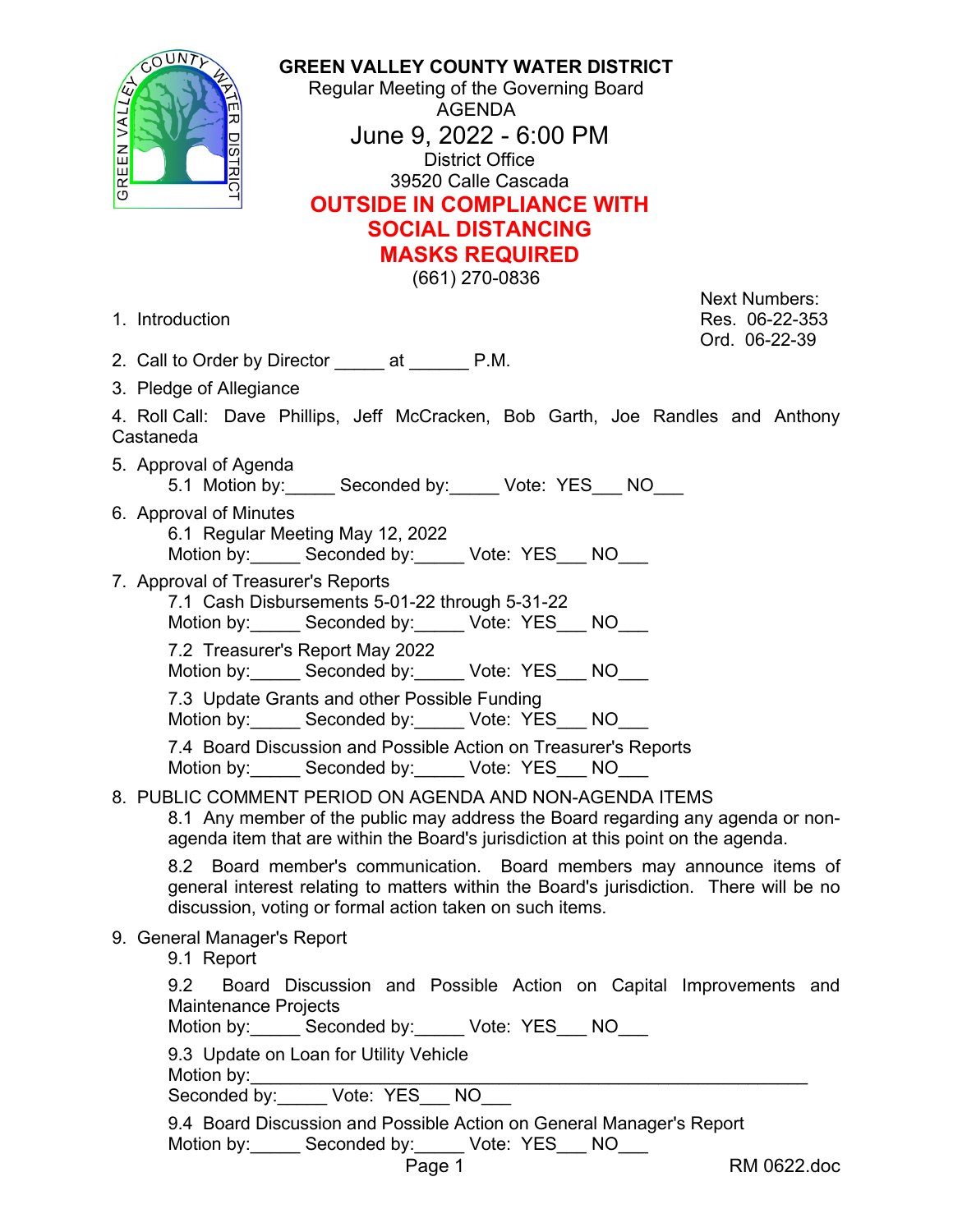## 10. Board Presentations

**THE FOLLOWING ITEMS ARE FOR BOARD DISCUSSION AND POSSIBLE ACTION UNLESS OTHERWISE NOTED:**

10.1 Public Hearing for Consideration of the Proposed Water Rate Increase Motion by:

Seconded by: \_\_\_\_\_ Vote: YES\_\_\_ NO\_\_\_

10.2 Resolution 6-22-\_\_\_\_\_ (353 Rates)

"A RESOLUTION OF THE BOARD OF DIRECTORS OF THE GREEN VALLEY COUNTY WATER DISTRICT AMENDING THE RATES AND CHARGES FOR WATER DELIVERED BY THE DISTRICT AND REPEALING SECTIONS 1 AND 2 OF RESOLUTION NO. 08-20-330"

Motion by:\_\_\_\_\_\_\_\_\_\_\_\_\_\_\_\_\_\_\_\_\_\_\_\_\_\_\_\_\_\_\_\_\_\_\_\_\_\_\_\_\_\_\_\_\_\_\_\_\_\_\_\_\_\_

Seconded by:\_\_\_\_\_ Vote: YES\_\_\_ NO\_\_\_10.1

10.3Resolution 6-22-\_\_\_ (354 - Annual Budget) "A RESOLUTION OF THE BOARD OF DIRECTORS OF THE GREEN VALLEY COUNTY WATER DISTRICT TRANSFERRING FUNDS UNAPPROPRIATED AS OF JUNE 30, 2022 TO THE DISTRICT'S CONTINGENCY RESERVE ACCOUNT, AFFIRMING INVESTMENT POLICY ESTABLISHING APPROPRIATIONS LIMIT AND APPROVING THE DISTRICT'S BUDGET"

Motion by:

Seconded by: Vote: YES NO

10.4 Resolution 6-22- (355 Direct Assessments)

"A RESOLUTION OF THE BOARD OF DIRECTORS OF THE GREEN VALLEY COUNTY WATER DISTRICT FIXING AND LEVYING A SPECIAL TAX FOR THE FISCAL YEAR COMMENCING JULY 1, 2022"

Motion by:

Seconded by: <br> Wote: YES \_\_ NO

10.5 Resolution 6-22- (356 Direct Assessments)

"A RESOLUTION OF THE BOARD OF DIRECTORS OF THE GREEN VALLEY COUNTY WATER DISTRICT APPLYING WATER DEBT TO CUSTOMER'S PROPERTY TAXES FOR THE FISCAL YEAR COMMENCING JULY 1, 2022" Motion by:

Seconded by: Vote: YES NO

10.6 Letter from Gungor Demirezer regarding recent water bill amount being revoked.

Motion by:\_\_\_\_\_\_\_\_\_\_\_\_\_\_\_\_\_\_\_\_\_\_\_\_\_\_\_\_\_\_\_\_\_\_\_\_\_\_\_\_\_\_\_\_\_\_\_\_\_\_\_\_\_\_\_\_

Seconded by:\_\_\_\_\_ Vote: YES\_\_\_ NO\_\_\_

10.7 Letter from Stephan Ciappetta regarding light attached to office building Motion by:

Seconded by: <br>Note: YES NO

10.8 Project Updates: Pipeline Project, Additional Well and Hauling Water Motion by:

Seconded by: Vote: YES NO

11. Agenda Items for Next Regular Meeting, July 14, 2022

|  | 12. Meeting Adjourned |  |  |
|--|-----------------------|--|--|
|--|-----------------------|--|--|

Adjournment to next Regular Meeting July 14, 2022 held at The Green Valley County Water District Office, 39520 Calle Cascada, Green Valley, CA

Motion by: \_\_\_\_\_ Seconded by: \_\_\_\_\_ Vote: YES\_\_\_ NO

Adjournment at P.M.